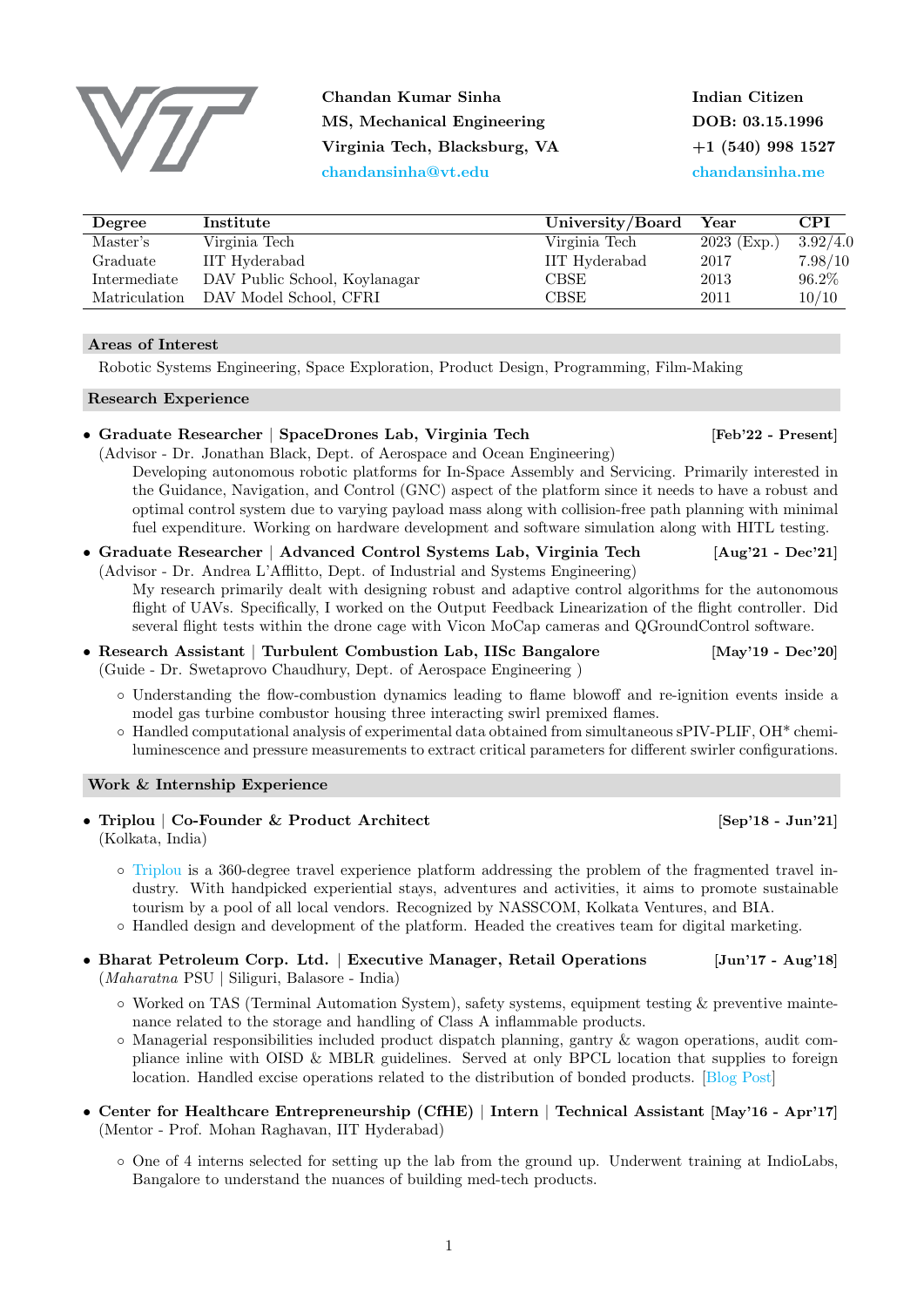◦ Learned 'Human-Centered Design' approach following the Stanford-India Biodesign process. Spent my final year working as a technical assistant to the fellows. Part of [NeMo.Care](http://nemo.care) founding team which aims to develop a neonatal wearable device for constantly monitoring vital parameters to detect distressing conditions like apnea, hypothermia, etc.

# • DreamsInfinity | Product Development Intern [Jun'15 - Jul'15]

(Mentor - Mr. Anubhav Bansal, New Delhi, India)

- Designed & developed a commercial 3D printer that uses UV-DLP (Direct Light Processing) technique.
- Minimized prototyping cost by indigenous manufacturing and in-house resin preparation. Offered in top-down & bottom-up configurations. Also wrote the code base for printing logic in conjunction with customized open-source 3D slicing software Creation Workshop. [\[Blog Post\]](https://mechandansinha.github.io/building-a-uv-dlp-based-3d-printer.html)

# Key Academic Projects

- Dynamic Modeling of 3-axis Gimbal for Smartphones [Aug'16-Apr'17] Honors Project, Prof. R. Prashanth Kumar, IITH)
	- Worked on a 3-axis gimbal for better hand-held cinematography with smartphones. For v1.0, built a low-cost prototype of anti-shaking, multi-DOF slider in the 6<sup>th</sup> semester. Shot a lot of my early [YouTube](https://www.youtube.com/channel/UC-9V3F-jbe9Kq4sN_NJYakw) [videos](https://www.youtube.com/channel/UC-9V3F-jbe9Kq4sN_NJYakw) with that equipment. [\[Presentation\]](https://docs.google.com/presentation/d/1e4WZyqwtx4TXmWCgNn8aSbq7dMlkBtiB/edit?usp=sharing&ouid=103517605607233421064&rtpof=true&sd=true)
- Application of Artificial Grass for Noise Reduction in Hospitals [Spring 2017] (Engineering Noise Control, Prof. B. Venkatesham, IITH)
	- Tried to measure the concerned noise level and the effects of room acoustic parameters such as noise spectrum and reverberation time (RT) on patient's sleep quality. Then proposed a method for noise control through artificial grass and measured the reduction in noise level for comparison. [\[Report\]](https://drive.google.com/file/d/1yJRo3e0G85duqyP8eT0Afk-cx8RYKC-d/view?usp=sharing)
- Probing The Survival of Aquatic Ectotherms in Extreme Seasons [Autumn 2015] (Heat & Mass Transfer, Prof. Nishanth Dongari, IITH)
	- Worked on analytical & CFD analysis of ice formation in lakes during winter and thermal stratification during summer. Modeled lake in ICEM-CFD and studied the effects of meshing parameters on the final solution using ANSYS-FLUENT. [\[Report\]](https://drive.google.com/file/d/1XvcLmAjF328D6bA0deEvYhr-3qhxl6EN/view?usp=sharing)
- Mechanically Automated Periodic Garden Watering System [Autumn 2014]

(Kinematics & Dynamics of Machinery, Prof. B. Venkatesham, IITH)

- Built a mechanical device addressing the problem of periodically watering plants in absence of the caretaker. The mechanism used 3D printed worm gear assembly for considerable speed reduction from the driver to the end-effector and used salt dispensing technique for water ejection at required times. [\[Report\]](https://drive.google.com/file/d/1exmkuFOx3kupVW3Uc022SP1E9ic6_t2Z/view?usp=sharing)
- Vibrational Frequency Detector Using Light [Autumn 2013] (Independent Project, IITH)
	- Built a device for measuring the vibrational frequency of faulty mechanical systems using light. It uses photo-resistors, A/D converter along with a data acquisition software DI-145. A compact version of it was installed in Baja SAE All-terrain Vehicle for analyzing its structural integrity. [\[Presentation\]](https://docs.google.com/presentation/d/1qR7I6vr8hxV6rV8RhxWdvVpsK1HnykxN/edit?usp=sharing&ouid=103517605607233421064&rtpof=true&sd=true)

# Non-Academic Projects

- IIT Hyderabad Student Satellite Project [Aug'14 Apr'15] (Head - Shanti Swaroop Kandala, Ph.D Scholar, MAE, IITH)
	- Core member of Attitude Determination & Control System (ADCS) team. Worked on the feasibility study of magnetic torquers, reaction wheels, and RCS thrusters for 3U CubeSat's GNC along with Kalman filter design. Did extensive literature study on payload selection and headed the web team as well.
- Medbuzz A Personalized Healthcare System for Geriatrics [Autumn 2016] (Startup Weekend Hyderabad, India)
	- One of the spin-off projects from my stint in Center for Healthcare Entrepreneurship (CfHE) where we built a smart wearable device for the elderly to remotely monitoring of their vital health parameters and notifies caretaker in case of abnormalities and falls detection. [\[Blog Post\]](https://thevindicatedaxiom.wordpress.com/2016/09/05/startup-weekend-learn-to-unlearn/)

# • IBM Drone Hackathon [Spring 2016]

(Nvision 2015, Techno-Management Fest, IITH)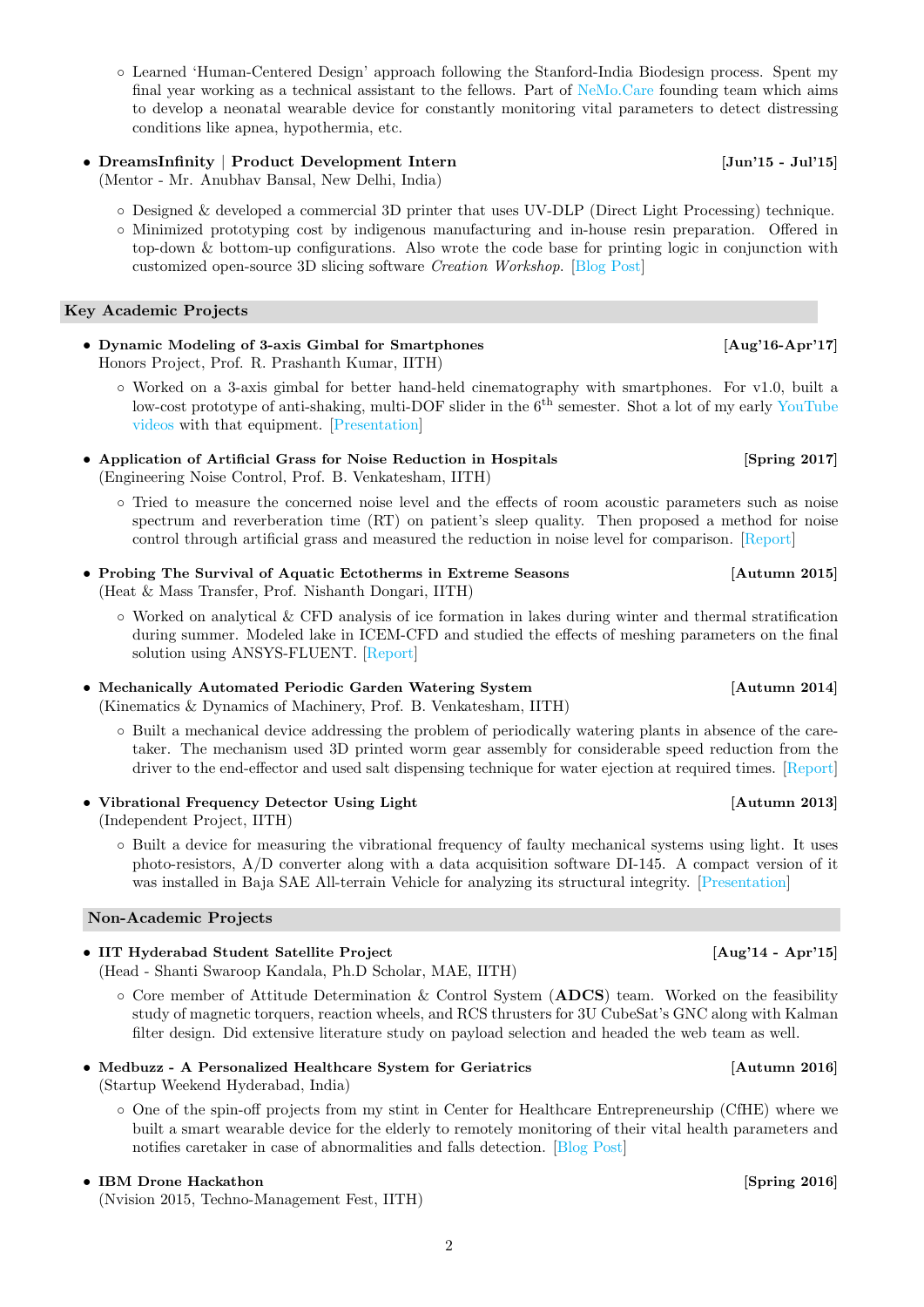◦ Built Thready - a threat detection system using drones which measures the concentration of harmful gases in the vicinity and displays the data through a web interface for safe rescue operation. Based on [Particle](https://www.particle.io/) IoT platform. One of the top 3 teams selected for live demo during the fest. [\[Blog Post\]](https://thevindicatedaxiom.wordpress.com/2016/04/21/thready-threat-detection-using-drones/)

# • IBM IoT Hackathon - Bluemix Platform [Spring 2015]

(ELAN 2015, Cultural cum Technical Fest, IITH)

◦ Built a real-time bus tracking system using Arduino based transceiver, Node-RED hardware routing and IBM Bluemix cloud platform for app deployment. Also made the client-side web interface for the same.

# • Revamping IITH Library Website with Drupal CMS [Spring 2015]

(Head - C. Mallikarjuna, Librarian, IITH)

◦ Took this responsibility out of my sheer interest to work with content management systems. Built a full-fledged library website with new features and a better browsing experience.

### Technical Proficiency

| <b>Operating Systems</b><br><b>Programming Languages</b> : $C, C++, Python, Java$<br>Web Development | Windows, Linux (Debian Platform)<br>: HTML5, CSS3, Vanilla JavaScript, ReactJS, NodeJS                                                               |
|------------------------------------------------------------------------------------------------------|------------------------------------------------------------------------------------------------------------------------------------------------------|
| <b>Databases</b><br>Modeling/Simulation<br>Software/Tools                                            | PostgreSQL, phpMyAdmin, MongoDB<br>SolidWorks, Fusion 360, MATLAB, ANSYS<br>: Arduino, $\Delta E_F X 2_{\epsilon}$ , Git, Adobe Creative Cloud Suite |

### Positions of Responsibility

- Teaching Assistant ID1054 Digital Fabrication course, Prof. S. Surya, MAE, IITH [Aug'15 Nov'15]
- Web Coordinator Nvision 2016, Techno-Management Fest, IIT Hyderabad [Jun'15 Jan'16]
- Graphic Designer EML (Extra Mural Lectures) & Elektronica (Electronics Club, IITH) [Aug'15 Apr'16]
- Web & Content Manager TEDxIITH 2015 and Sunshine (Counselling Cell, IITH) [Jan'15 Apr'15]
- Event Organizer Business Quiz, Robowars and EML. Handled multimedia during fest. [2014/15/16]

### Extra-Curriculars

- Film-Making I write, shoot and edit all my videos under the banner [OrangeDurito Productions.](https://www.youtube.com/channel/UC-9V3F-jbe9Kq4sN_NJYakw)
- Reading & Writing Have written 100+ posts on WordPress under the pseudonym [TheVindicatedAxiom](https://thevindicatedaxiom.wordpress.com/) with  $10,000+$  readership. I also write book reviews on [Goodreads.](https://www.goodreads.com/user/show/37670581-chandan-sinha)
- Teaching & Mentorship Mentored IIT-JEE aspirants, undertook community teaching under NSS program, conducted safety lectures and supervised apprentice training while working in BPCL. Also mentored students in technical events like MLH Local Hack Day, Robotics workshop, etc. as the web coordinator.
- Volunteering Part of the college NSS (National Service Scheme) team for all 4 years, carrying out community service in the locality around the campus. Volunteered for **TechCon** - a technology conclave organized by Dept. of Mechanical & Aerospace Engg. to bridge the gap between academia and industries.
- Campus Clubs Core member of E-Cell, Robotics Club, Elektronica and Torque (automobile club).
- Quizzing Avid quizzer since childhood. Among the final 6 in Brainstorm & Brainstorm 2.0 organized by IIT(ISM) Dhanbad among 1000+ teams. Continued quizzing in college and afterward.
- Dance & Music Member of Dance Club in the first semester of college. Vocalist in my 3 member college band Transition Redefined.

### Notable Achievements

| • Appointed as <b>Control Room Officer</b> in the very first year of employment at BPCL.                                                                  | [2018]          |
|-----------------------------------------------------------------------------------------------------------------------------------------------------------|-----------------|
| • Awarded Institute Free Studentship Scholarship for 3 consecutive years in college.                                                                      | $[2014 - 2017]$ |
| • One of 15 students selected for <b>i.school Workshop</b> on 'Experience Design in India' by<br>University of Tokyo in collaboration with IIT Hyderabad. | $[2016]$        |
| • Best Director award for my first short-film 'Refaire' at IITH Film Festival.                                                                            | $[2016]$        |
| • Finalist at Startup Weekend Hyderabad. Felicitated by Dr. Reddy's Lab for creating Medbuzz.                                                             | $[2016]$        |